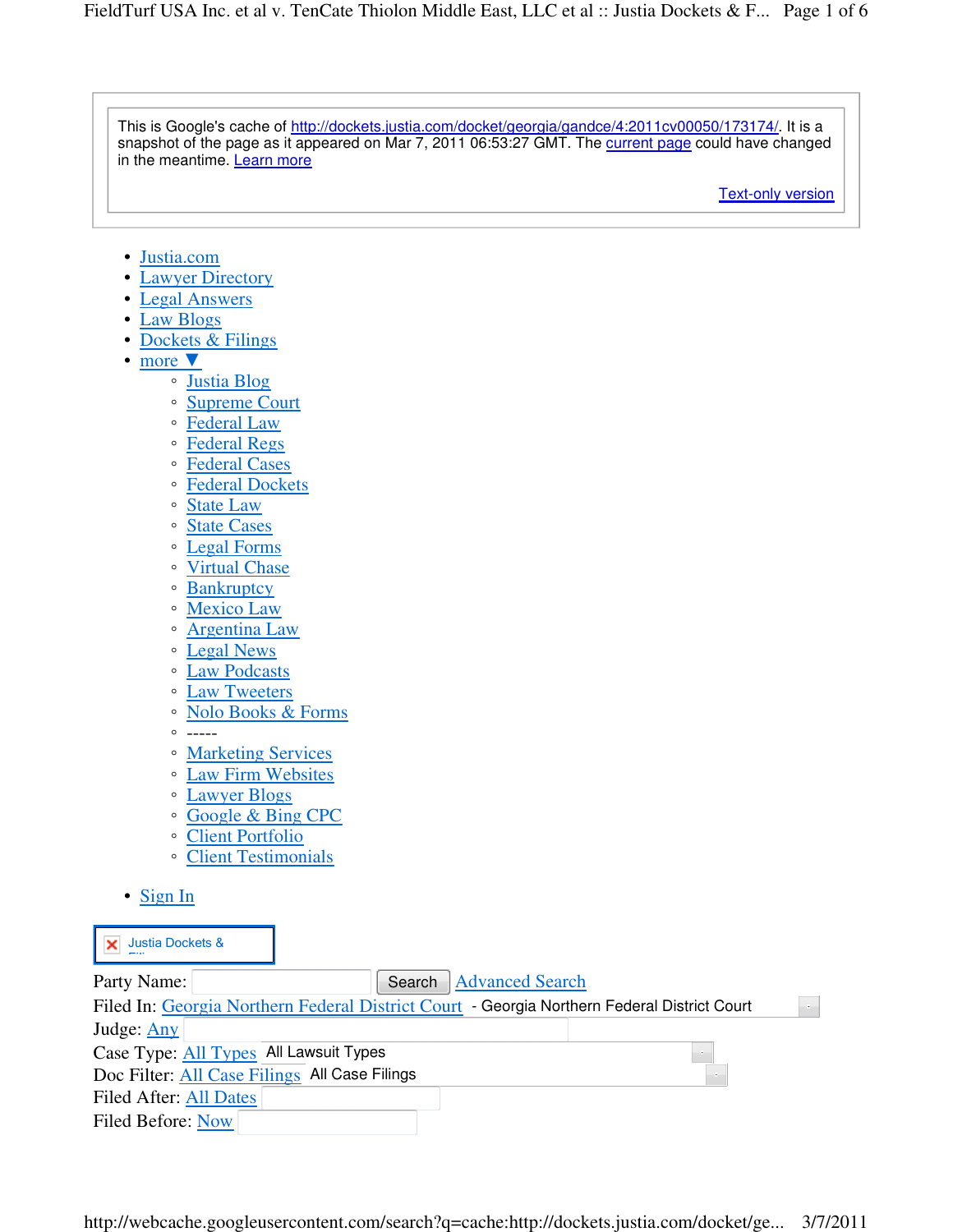Justia > Dockets & Filings > Georgia > Georgia Northern District Court > Contract > Other Contract > FieldTurf USA Inc. et al v. TenCate Thiolon ...

## **FieldTurf USA Inc. et al v. TenCate Thiolon Middle East, LLC et al**

| Share 1                     | Like                                                                                          |
|-----------------------------|-----------------------------------------------------------------------------------------------|
| <b>Plaintiffs:</b>          | FieldTurf USA Inc., FieldTurf Inc. and FieldTurf Tarkett SAS                                  |
| Defendants:                 | TenCate Thiolon Middle East, LLC, Polyloom Corporation of America and<br>TenCate Thiolon B.V. |
| <b>Case Number:</b>         | 4:2011cv00050                                                                                 |
| <b>Filed:</b>               | March 1, 2011                                                                                 |
| Court:                      | Georgia Northern District Court                                                               |
| Office:                     | Office<br>Rome                                                                                |
| <b>County:</b>              | Gordon                                                                                        |
|                             | <b>Presiding Judge:</b> Harold L. Murphy                                                      |
| <b>Nature of Suit:</b>      | <b>Contract - Other Contract</b>                                                              |
| <b>Cause:</b>               | 28:1332                                                                                       |
| Jurisdiction:               | Diversity                                                                                     |
| <b>Jury Demanded</b><br>By: | Plaintiff                                                                                     |

## **Access additional case information on PACER**

Use the links below to access additional information about this case on the US Court's PACER system. A subscription to PACER is required. Access this case on the Georgia Northern District Court's Electronic Court Filings (ECF) System

- Search for Party Aliases
- Associated Cases
- Attorneys
- Case File Location
- Case Summary
- Docket Report
- History/Documents
- Parties
- Related Transactions
- Check Status

## **Search for this case: FieldTurf USA Inc. et al v. TenCate Thiolon Middle East, LLC et al**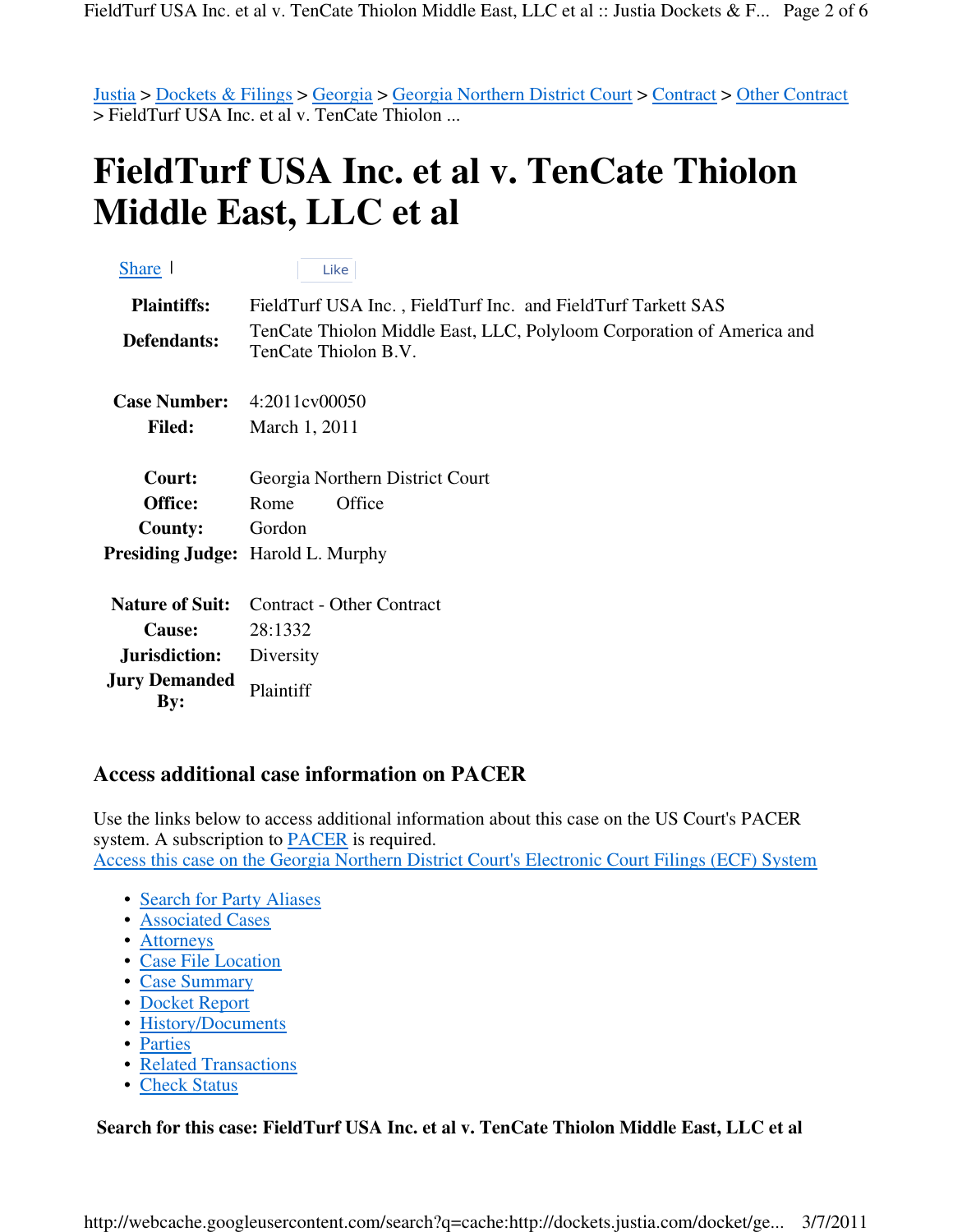| Search Blogs                                      | [Justia BlawgSearch   Blawg.com   Bloglines   Google Blogsearch   Technorati ]                      |  |  |  |
|---------------------------------------------------|-----------------------------------------------------------------------------------------------------|--|--|--|
| <b>Search News</b>                                | [Google News   Marketwatch   Wall Street Journal   Financial Times   New York<br>Times <sup>1</sup> |  |  |  |
| Search Web                                        | [Legal Web   Google   Bing   Yahoo   Ask ]                                                          |  |  |  |
| <b>Plaintiff: FieldTurf USA Inc.</b>              |                                                                                                     |  |  |  |
|                                                   | Represented By: Charles K. McKnight, Jr.                                                            |  |  |  |
| <b>Search Dockets</b>                             | [Dockets]                                                                                           |  |  |  |
| <b>Search Blogs</b>                               | [Justia BlawgSearch   Blawg.com   Bloglines   Google Blogsearch   Technorati ]                      |  |  |  |
| <b>Search News</b>                                | [Google News   Marketwatch   Wall Street Journal   Financial Times   New York<br>Times ]            |  |  |  |
| <b>Search Finance</b>                             | [Google Finance   Yahoo Finance   Hoovers   SEC Edgar Filings ]                                     |  |  |  |
| Search Web                                        | [Legal Web   Google   Bing   Yahoo   Ask ]                                                          |  |  |  |
| <b>Plaintiff: FieldTurf Inc.</b>                  |                                                                                                     |  |  |  |
|                                                   | Represented By: Charles K. McKnight, Jr.                                                            |  |  |  |
| <b>Search Dockets</b>                             | [Dockets]                                                                                           |  |  |  |
| Search Blogs                                      | [Justia BlawgSearch   Blawg.com   Bloglines   Google Blogsearch   Technorati ]                      |  |  |  |
| <b>Search News</b>                                | [Google News   Marketwatch   Wall Street Journal   Financial Times   New York<br>Times ]            |  |  |  |
| <b>Search Finance</b>                             | [Google Finance   Yahoo Finance   Hoovers   SEC Edgar Filings ]                                     |  |  |  |
| Search Web                                        | [Legal Web   Google   Bing   Yahoo   Ask ]                                                          |  |  |  |
| <b>Plaintiff: FieldTurf Tarkett SAS</b>           |                                                                                                     |  |  |  |
|                                                   | Represented By: Charles K. McKnight, Jr.                                                            |  |  |  |
| <b>Search Dockets</b>                             | [Dockets]                                                                                           |  |  |  |
| <b>Search Blogs</b>                               | [Justia BlawgSearch   Blawg.com   Bloglines   Google Blogsearch   Technorati ]                      |  |  |  |
| <b>Search News</b>                                | [Google News   Marketwatch   Wall Street Journal   Financial Times   New York<br>Times <sup>1</sup> |  |  |  |
| <b>Search Finance</b>                             | [Google Finance   Yahoo Finance   Hoovers   SEC Edgar Filings ]                                     |  |  |  |
| Search Web                                        | [Legal Web   Google   Bing   Yahoo   Ask ]                                                          |  |  |  |
| Defendant: TenCate Thiolon Middle East, LLC       |                                                                                                     |  |  |  |
| <b>Search Dockets</b>                             | [Dockets]                                                                                           |  |  |  |
| Search Blogs                                      | [Justia BlawgSearch   Blawg.com   Bloglines   Google Blogsearch   Technorati ]                      |  |  |  |
| <b>Search News</b>                                | [Google News   Marketwatch   Wall Street Journal   Financial Times   New York<br>Times <sup>1</sup> |  |  |  |
| <b>Search Finance</b>                             | [Google Finance   Yahoo Finance   Hoovers   SEC Edgar Filings ]                                     |  |  |  |
| Search Web                                        | [Legal Web   Google   Bing   Yahoo   Ask ]                                                          |  |  |  |
| <b>Defendant: Polyloom Corporation of America</b> |                                                                                                     |  |  |  |
| <b>Search Dockets</b>                             | [Dockets]                                                                                           |  |  |  |
| Search Blogs                                      | [Justia BlawgSearch   Blawg.com   Bloglines   Google Blogsearch   Technorati ]                      |  |  |  |
| <b>Search News</b>                                | [Google News   Marketwatch   Wall Street Journal   Financial Times   New York<br>Times ]            |  |  |  |
| <b>Search Finance</b>                             | [Google Finance   Yahoo Finance   Hoovers   SEC Edgar Filings ]                                     |  |  |  |
| Search Web                                        | [Legal Web   Google   Bing   Yahoo   Ask ]                                                          |  |  |  |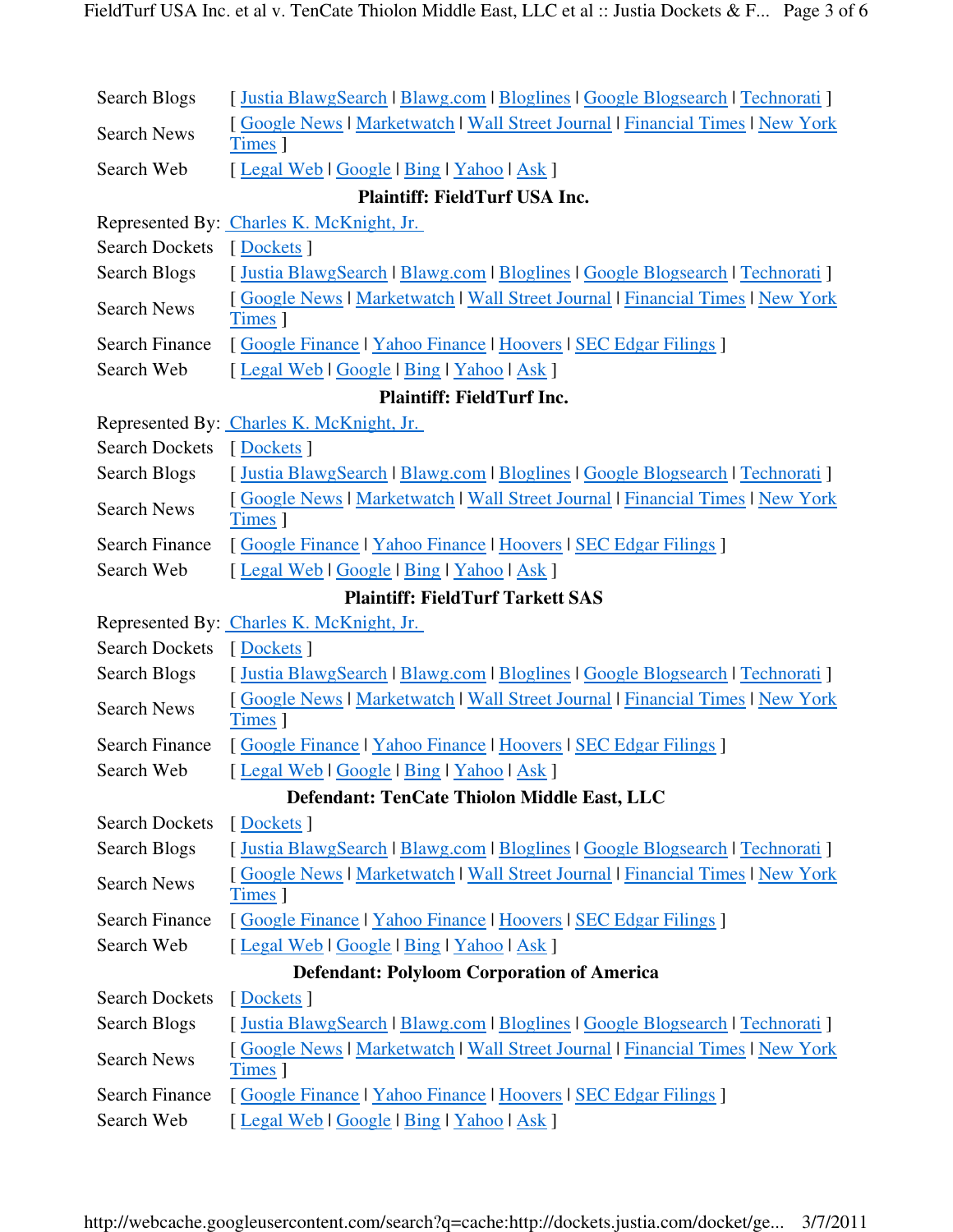## **Defendant: TenCate Thiolon B.V.**

| Search Dockets [Dockets] |                                                                                          |
|--------------------------|------------------------------------------------------------------------------------------|
| Search Blogs             | [Justia BlawgSearch   Blawg.com   Bloglines   Google Blogsearch   Technorati ]           |
| <b>Search News</b>       | [Google News   Marketwatch   Wall Street Journal   Financial Times   New York<br>Times 1 |
| Search Finance           | [Google Finance   Yahoo Finance   Hoovers   SEC Edgar Filings ]                          |
| Search Web               | [Legal Web   Google   Bing   Yahoo   Ask ]                                               |

Justia Lawyer, Legal Aid & Services Directory: Gordon County Business Lawyers and Georgia Business Lawyers

 $\bar{\mathbf{x}}$ 

Ask a Lawyer

Question:

Add question details More Information:

Ask Question

Legal Answers Leaders



Level 5

**Ute Ferdig**

34 Answers 1460 Points



Level 6

**Mr. David Thomas Pisarra**

28 Answers 1333 Points ×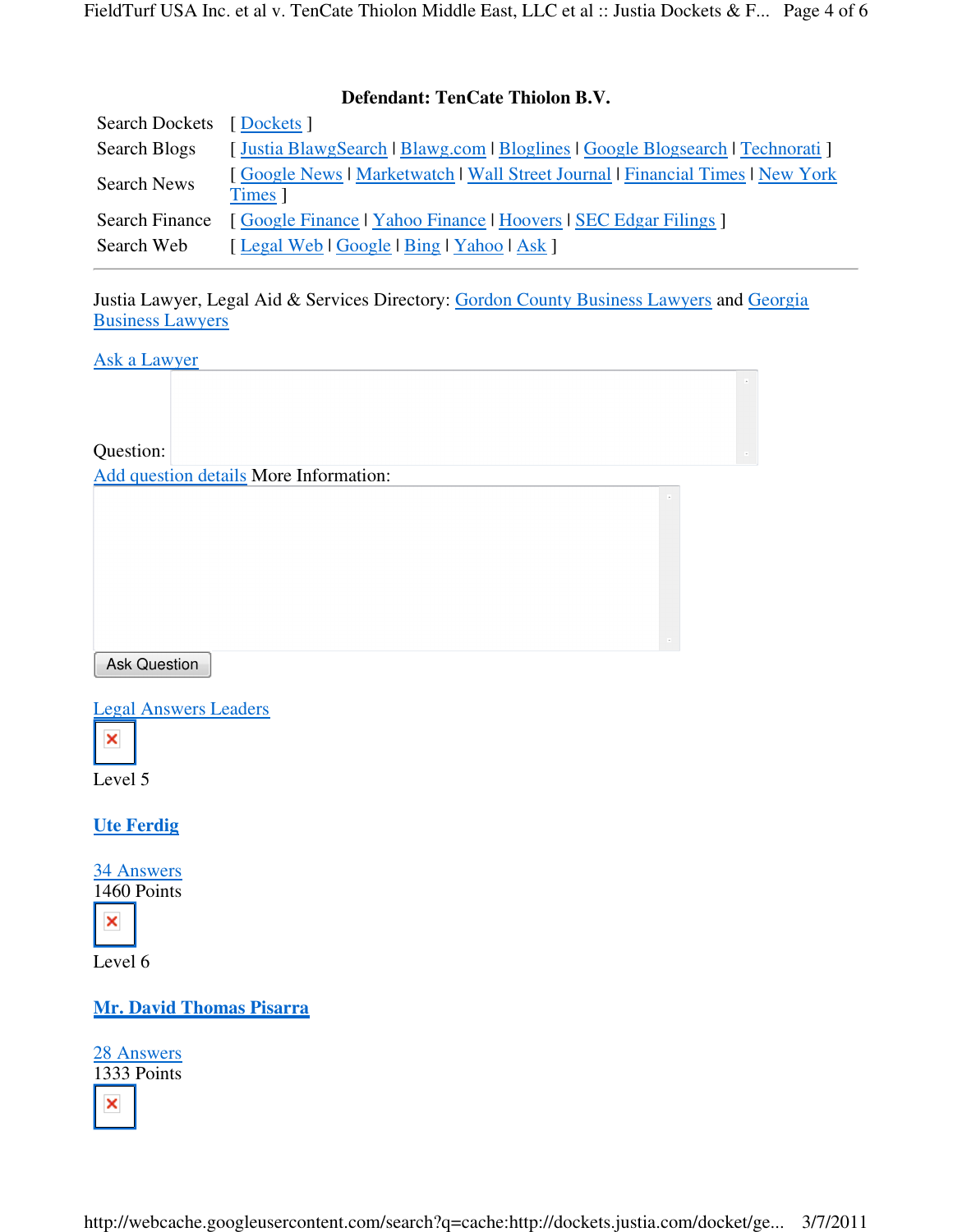Level 6

**Paul A. Prados**

25 Answers 1230 Points × Level 5

**Mr. Andrew T. Bodoh Esq.**

23 Answers 1155 Points ×

Level 5

**Mr Jeffrey D Heck**

27 Answers 1000 Points View More Lawyers - Get Points! Answer Questions and Get Featured Here Recent Legal Answer

What do you think the most likely hood out come of a simple possession charge of marijuana. if you have 2 strikes?

**X** C. Zadik Shapiro

First time possession of less than an ounce of marijuana for personal use is now an infraction. The fine is \$100 regardless of whether you have strikes or not.... [more]

Answered by C. Zadik Shapiro Lawyers - Answer Questions Get Your Answer Featured Here! Connect with Justia Follow JustiaCom Like Justia